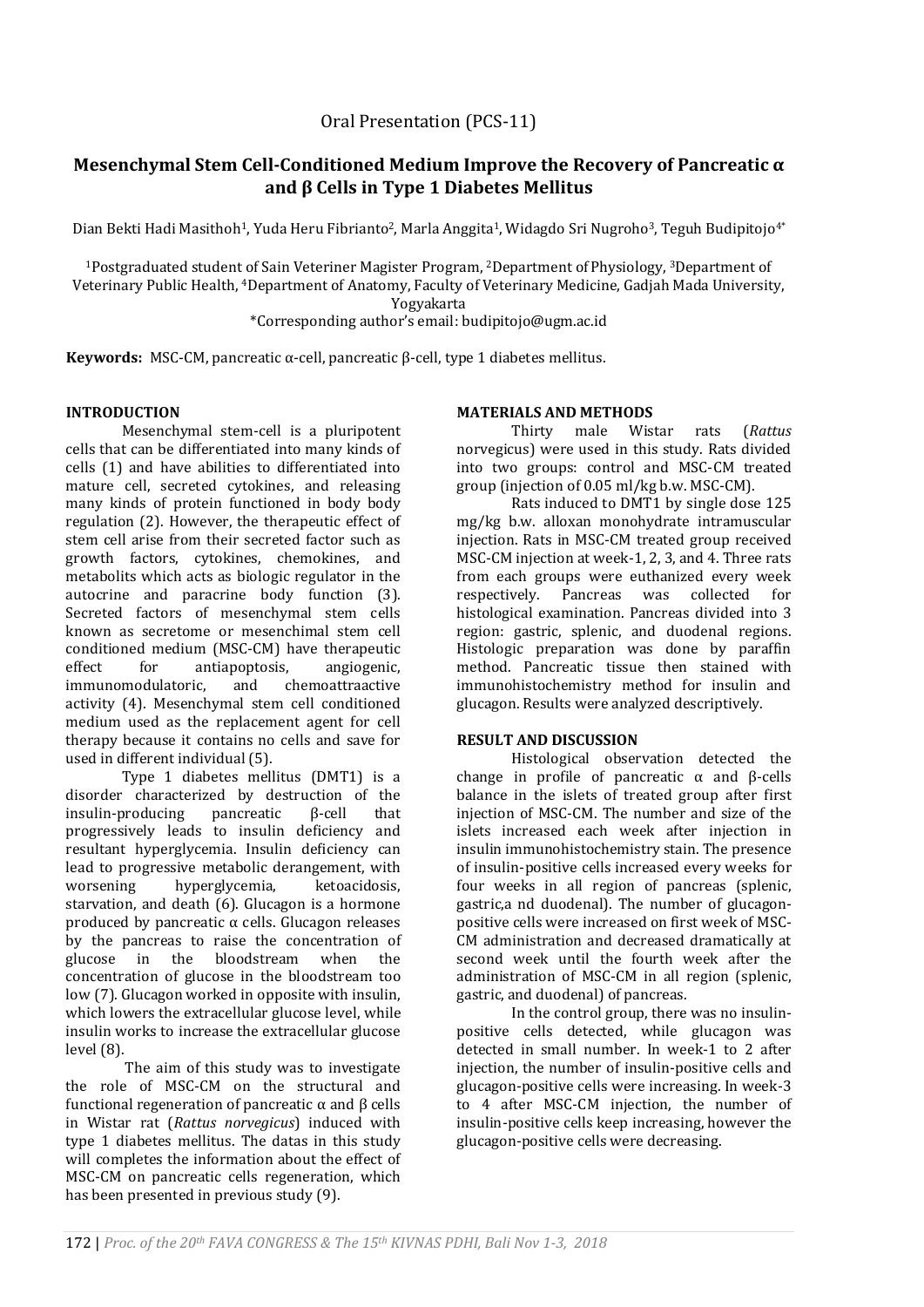

Figure 1. Immunopositive cells of insulin (A-E) and glucagon (F-J) pointed by black arrow in the islet of Langerhans, splenic region of pancreas. There was no insulin-positive cell detected in control (A). Note the size of islet and number of insulin-positive cell was increasing from 1 (B), 2  $(C)$ , 3  $(D)$  and reach maksimum size at 4  $(E)$  weeks after MSC-CM injection. The glucagon-positive cells detected in small number in control (F), and the number increasing at  $1$  (G) and  $2$  (H) weeks after MSC-CM injection, but decreasing at 3 (I) and 4 (J) weeks after MSC-CM injection. (Insulin and glucagon immunohistochemistry staining, 500x magnification).

We managed to make rats model of type 1 diabetes mellitus with single dose alloxan injection (9), indicated by the absence of insulinpositive cells detected in control group. The presence of small islets and insulin-positive cells started to show in week-1 after MSC-CM injection, and gradualy increased until week-4. This indicated that the administration of MSC-CM successfully increasing the regeneration of β-cells that produce insulin in the pancreas. The increased number of insulin-positive cells then

affected the  $\alpha$ -cells that produces glucagon. In week-1 to 2 after MSC-CM injection, the glucagonpositive cells detected with high number compared to insulin-positive cells, but they gradually decreasing in week-3 to 4 (Figure 1). The body regulation can maintain the balance of  $\alpha$ and β cells in pancreatic islets. The balance of insulin and glucagon production then maintain the glucose concentration in bloodstream. According to the previously study about diabetes mellitus (10), the changes in number of insulin-positive cells in pancreatic islets were matching with glucose concentration in the bloodstream.

Our MSC-CM has been studied before can accelerate the regeneration of burn wound skin (11), skin wound (12), diabetes mellitus type 1 (9), and diabetes mellitus type 2 (10). This study, however, aims to know the effect of MSC-CM injection in DMT1, in relation with regeneration of both  $\alpha$  and β-cells in all regions of pancreas (gastric, duodenal, and splenic). Factors contained in MSC-CM have a possibility to help the body to regenerate the damaged in pancreas in relation to DMT1. Injection of MSC-CM in DMT1 rats can increasing the regeneration of the β-cells which is destructed in DMT1 case.

# **CONCLUSION**

Mesenchymal stem cell conditioned medium injection once a week for 4 weeks can improve the regeneration of pancreatic β-cells as indicated by the increasing of insulin-positive cells, followed by the decreasing of pancreatic  $\alpha$ cells as indicated by the small number of glucagon positive cells in rats with DMT1.

### **REFERENCES**

- [1] Secco M, Zucconi E, Vieira NM, Fogaca LLQ, Cerqueira A, Denise FM, Carvalho, Jazedje T, Okamoto OK, Muotri AR, and Zatz M. 2008. Multipotent Stem Cells from Umbilical Cord: Cord Is Richer than Blood. *Stem Cells.* (2008) 26: 146-150
- [2] Horwitz EM and Dominici M. 2008. How do mesenchymal stromal cells exert their therapeutic benefit?. *Cytotherapy.* 10 (8): 771- 4
- [3] Pluchin S. and Cosseti C. 2013. How stem cells speak with host immune cells in inflammatory brain diseases. *Glia*
- [4] Carvalho MM, Teixeira FG, Reis RL, Sousa N, and Salgado AJ. 2011. Mesenchymal Stem Cells in the Umbilical Cord: Phenotypic Characterization, Secretome and Applications in Central Nervous System Regenerative Medicine. *Current Stem Cell Research & Therapy.* 6:00-00
- [5] Pawitan JA. 2014. Prospect of stem cell conditioned medium in regenerative medicine. *BioMed Research International.*